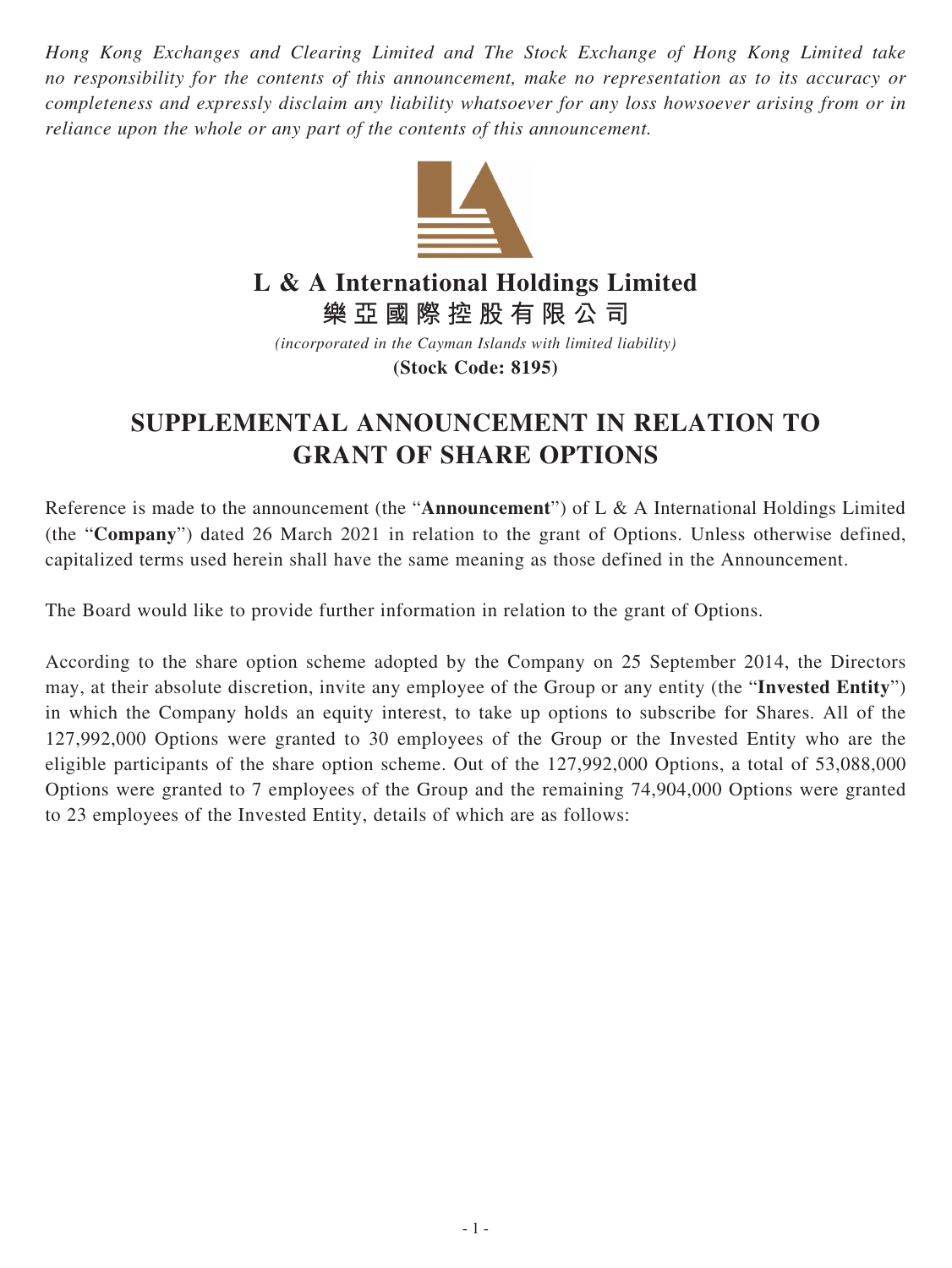| Grantees (Note)    | Number of<br><b>Options</b> granted<br>(1000) | Approximate percentage<br>of the Shares out of the<br>total number of issued<br>share capital of the Company<br>as at the Date of Grant |
|--------------------|-----------------------------------------------|-----------------------------------------------------------------------------------------------------------------------------------------|
| Staff 1            | 15,336                                        | 0.998%                                                                                                                                  |
| Staff <sub>2</sub> | 15,336                                        | 0.998%                                                                                                                                  |
| Staff 3            | 9,336                                         | 0.608%                                                                                                                                  |
| Staff 4            | 9,000                                         | 0.586%                                                                                                                                  |
| Staff 5            | 3,648                                         | 0.238%                                                                                                                                  |
| Staff 6            | 264                                           | 0.017%                                                                                                                                  |
| Staff 7            | 168                                           | 0.011%                                                                                                                                  |
| Staff 8            | 15,336                                        | 0.998%                                                                                                                                  |
| Staff 9            | 9,336                                         | 0.608%                                                                                                                                  |
| Staff 10           | 9,096                                         | 0.592%                                                                                                                                  |
| Staff 11           | 9,024                                         | 0.588%                                                                                                                                  |
| Staff 12           | 9,000                                         | 0.586%                                                                                                                                  |
| Staff 13           | 4,848                                         | 0.316%                                                                                                                                  |
| Staff 14           | 4,848                                         | 0.316%                                                                                                                                  |
| Staff 15           | 4,512                                         | 0.294%                                                                                                                                  |
| Staff 16           | 3,048                                         | 0.198%                                                                                                                                  |
| Staff 17           | 1,224                                         | 0.080%                                                                                                                                  |
| Staff 18           | 456                                           | 0.030%                                                                                                                                  |
| Staff 19           | 456                                           | 0.030%                                                                                                                                  |
| Staff 20           | 456                                           | 0.030%                                                                                                                                  |
| Staff 21           | 384                                           | 0.025%                                                                                                                                  |
| Staff 22           | 384                                           | $0.025\%$                                                                                                                               |
| Staff 23           | 312                                           | $0.020\%$                                                                                                                               |
| Staff 24           | 312                                           | 0.020%                                                                                                                                  |
| Staff 25           | 312                                           | $0.020\%$                                                                                                                               |
| Staff 26           | 312                                           | 0.020%                                                                                                                                  |
| Staff 27           | 312                                           | 0.020%                                                                                                                                  |
| Staff 28           | 312                                           | $0.020\%$                                                                                                                               |
| Staff 29           | 312                                           | 0.020%                                                                                                                                  |
| Staff 30           | 312                                           | $0.020\%$                                                                                                                               |
| <b>Total</b>       | 127,992                                       | 8.333%                                                                                                                                  |

*Note:*

Staff 1 to Staff 7 are employees of the Group and Staff 8 to Staff 30 are employees of the Invested Entity.